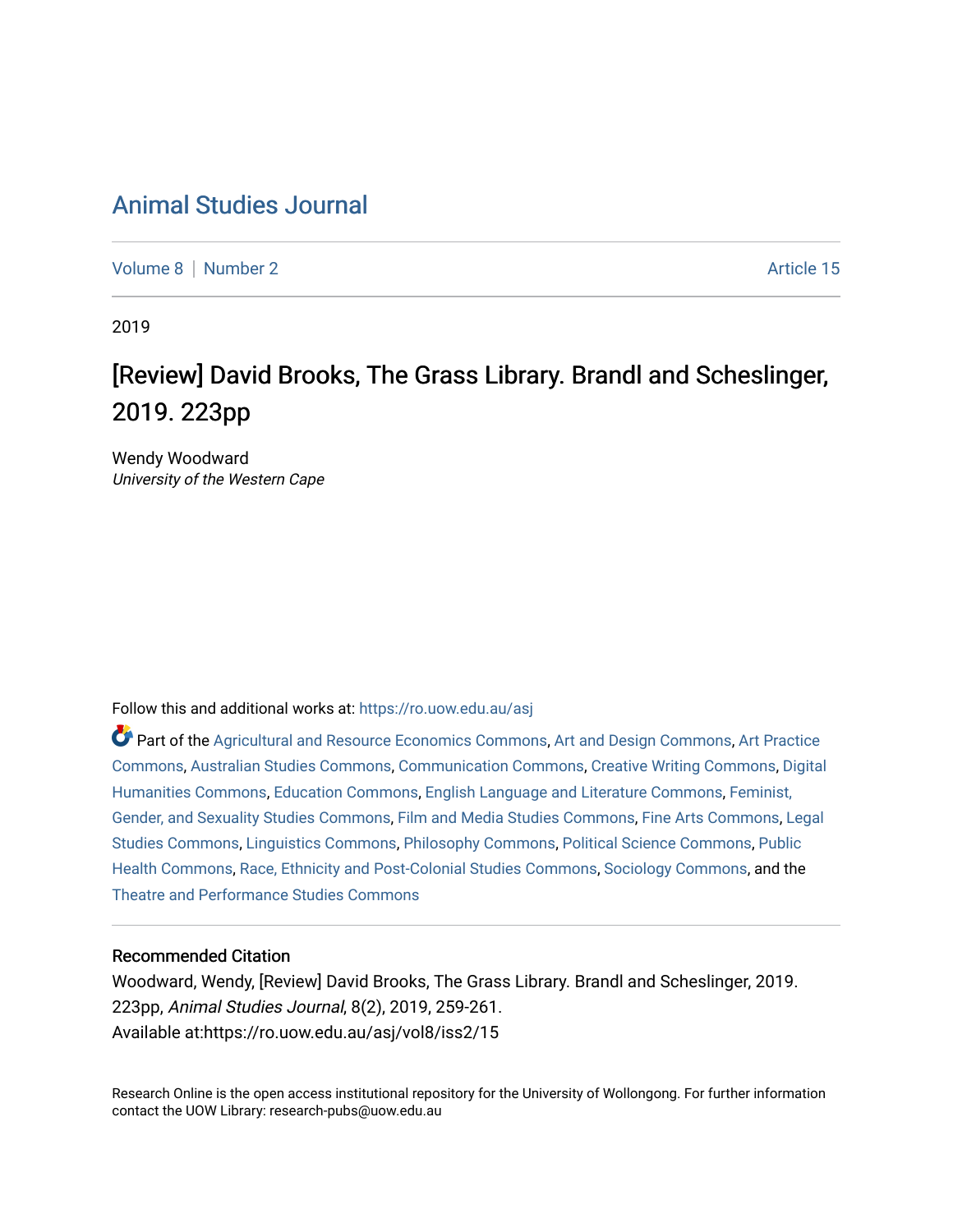## [Review] David Brooks, The Grass Library. Brandl and Scheslinger, 2019. 223pp

### **Abstract**

The Grass Library constitutes its own genre  $-$  a memoir of embodied humans and animals who write themselves not quite equally into the text – the nonhuman takes precedence. On the cover, fittingly, the human is an absence although there is evidence in the background, full bookshelves and a water bowl lovingly placed on a window shelf. In the foreground is one of the principal subjects, an assertive presence who gazes directly at the viewer with sheep-openness and beauty. Brooks mentions an antiquarian library elsewhere that had been subjected to 'the scrutiny of grass' (65). This book too has been scrutinised by grass, by nonhuman ways of being, by their narratives and their desires. If this book was originally conceptualised as part of a project 'exposing animal cruelty' (16) it is also a celebration of transpecies love and of living together. It is a book about writing ethically about animals, and what the process of writing reveals.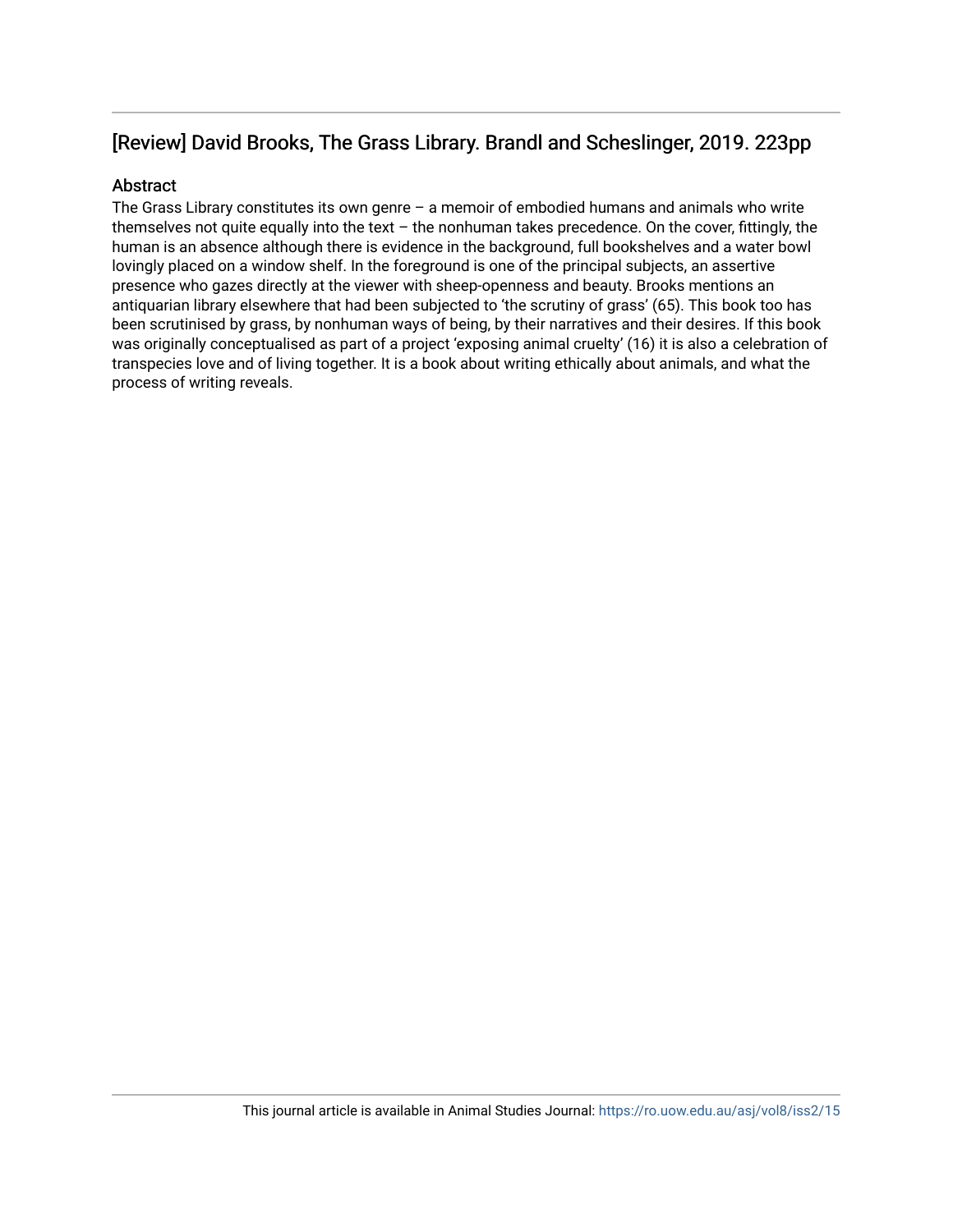# *[Review] David Brooks, The Grass Library. Brandl and Scheslinger, 2019. 223pp*

#### **Wendy Woodward**

University of the Western Cape

*The Grass Library* constitutes its own genre – a memoir of embodied humans and animals who write themselves not quite equally into the text – the nonhuman takes precedence. On the cover, fittingly, the human is an absence although there is evidence in the background, full bookshelves and a water bowl lovingly placed on a window shelf. In the foreground is one of the principal subjects, an assertive presence who gazes directly at the viewer with sheep-openness and beauty. Brooks mentions an antiquarian library elsewhere that had been subjected to 'the scrutiny of grass' (65). This book too has been scrutinised by grass, by nonhuman ways of being, by their narratives and their desires. If this book was originally conceptualised as part of a project 'exposing animal cruelty' (16) it is also a celebration of transpecies love and of living together. It is a book about writing ethically about animals, and what the process of writing reveals.

Brooks writes lyrically of the animals who live with him and his partner, T. Even when they travel to Slovenia to visit T's family the narrative does not limit itself to human concerns but centrally includes the biography of Bobbi, a beloved dog. The whole memoir conveys this expanded vision and the richness of human lives when nonhuman animals are democratically included. This modus vivendi is conscious, ethical and entirely without sentimentality. *The Grass Library* is a substantial foil to JM Coetzee's *The Lives of Animals*. The latter engages with issues that emerge in the human-animal interface, but it neglects to represent an actual animal or a humananimal relationship in Costello's world. *The Grass Library*, on the other hand, is populated (for want of a more appropriate word) by dogs, sheep, a goat passing through, rats and cicadas. The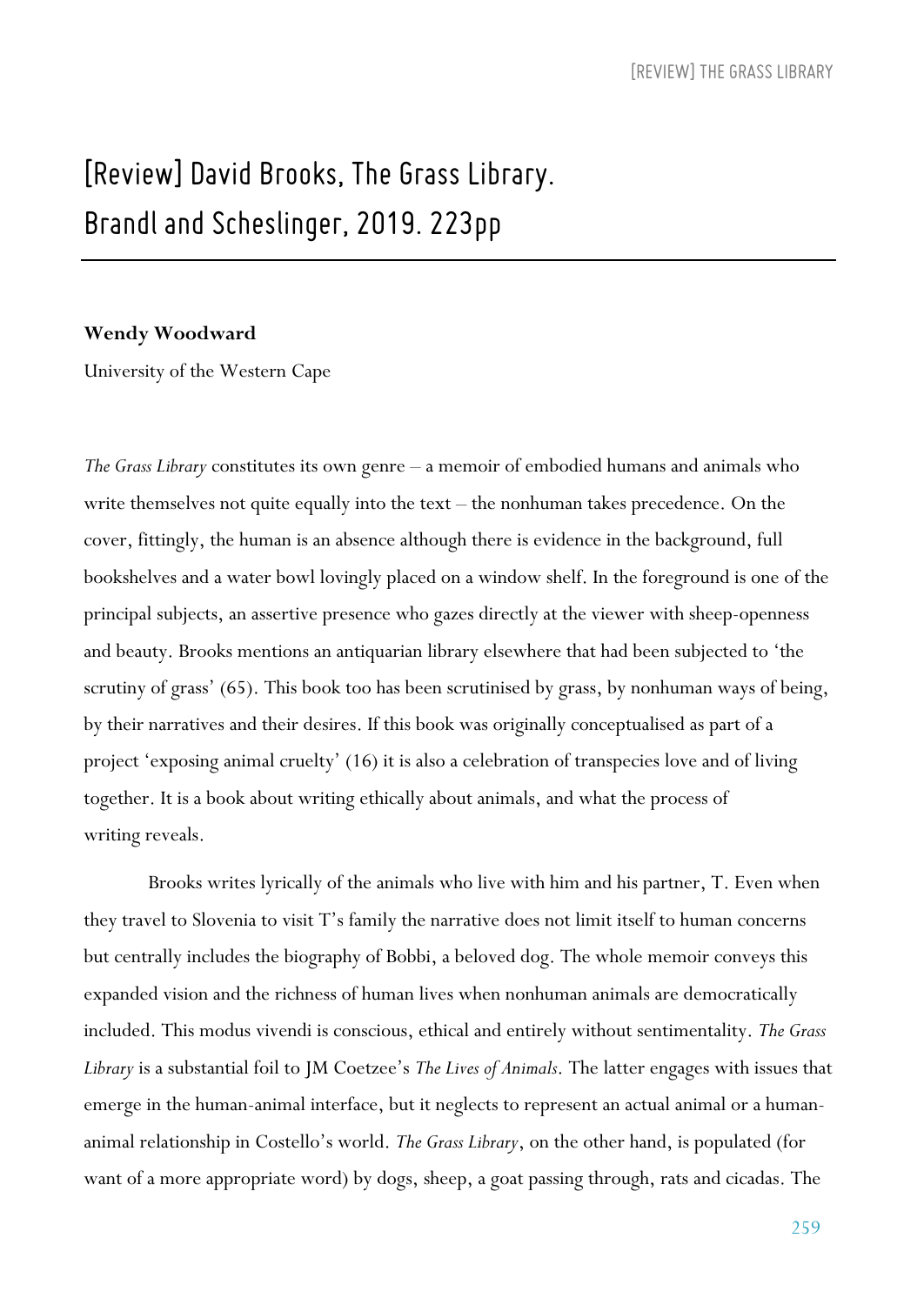text seamlessly includes debates about animal being, rights, sensibilities, and human practices but these debates are filtered through the lives of animals whom we as readers come to know by name and character.

Brooks' writing is a treasure chest of ideas, images, anecdotes. This book necessitates slow reading. The chapter on 'Herd Music', for example, opens up the issue of the trembling of Charlie, the fox terrier cross, and whether it relates to 'dusk anxiety'. In humans this anxiety can be traced genetically to the primitive anticipation of evening and the dangers of night as they headed off for the sanctuary of the cave; in alpacas, too, it spells fear of the predator. (Eugène Marais, author of *The Soul of the Ape* (1969)*,* noticed this anxiety in chacma baboons with whom he lived and whom he observed in the early twentieth century, calling it 'hesperian depression'.) Brooks does not shy away from the ethical choices that face humans when we live openly with animals: castration, euthanasia, to name significant ones. There are other difficulties: the repercussions of an animal's history of abuse, the horror of a dog attacking Charlie, and what to do about a resident rat in their Blue Mountain home. In telling of the careful schemes to humanely relocate this rat, humour prevails as human efforts fail repeatedly due to the rat outwitting their strategems. Sheep presence loops through *The Grass Library*, grounding all the discussion in animal biographies – their stories of fields, being at home, the addition of a new member to the small herd, the introduction of Orpheus Pumpkin (named grandly and affectionately at once). So often the sheep confound human expectations, even as Brooks constantly examines his relationship with them. They assert their own wishes, and direct their own narratives as far as they are able within the geographical constraints of the farm.

Brooks' self-reflexivity defamiliarises many aspects of being open to animals, language being one of them. He calls attention to expressions which naturalise or condone the abuse of animals like 'killing two birds with one stone' (24), then reviews the cliché of 'the Elephant in the Room' by supplanting this grey bulkiness with an ever-present 'Human in the room, a very large Human [with] many faces, many voices, many idioms' (24), a critical 'it' who levels the charge of anthropomorphism when we regard animals as being capable of feeling or expressing emotions. Scientific objectivity is impossible, Brooks argues, in response to animal

260